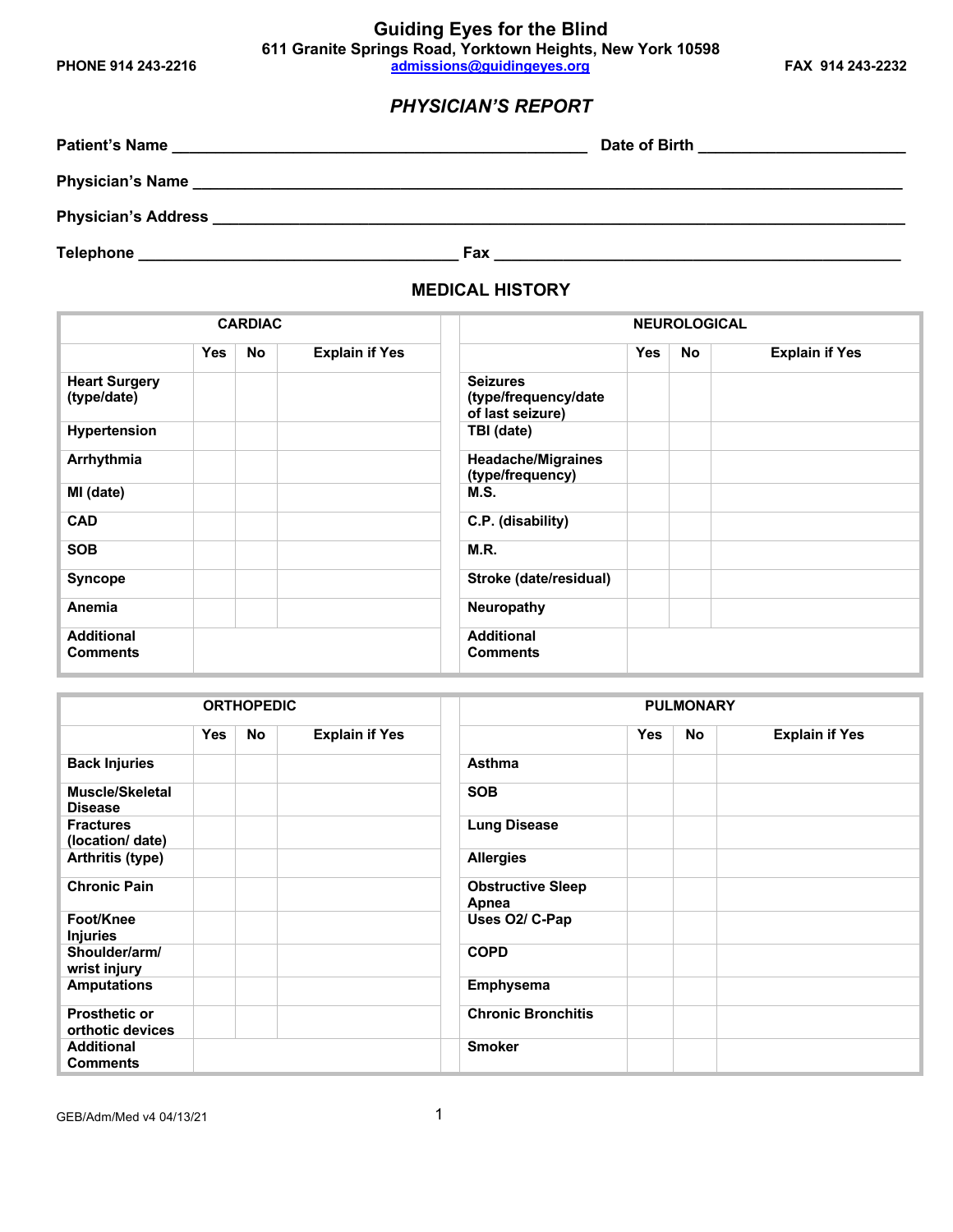### **Patient's Name: \_\_\_\_\_\_\_\_\_\_\_\_\_\_\_\_\_\_\_\_\_\_\_\_\_\_\_\_\_\_\_\_\_\_\_\_\_\_\_\_\_\_\_\_\_\_\_\_\_\_\_\_\_\_\_\_\_\_\_\_\_\_\_\_\_\_\_\_\_\_\_\_\_\_\_\_\_\_\_\_\_\_\_\_\_\_\_\_\_\_\_\_\_\_\_\_**

| GI/GU                                |     |    |                       |  | <b>INFECTIOUS DISEASES</b>           |            |           |                       |  |
|--------------------------------------|-----|----|-----------------------|--|--------------------------------------|------------|-----------|-----------------------|--|
|                                      | Yes | No | <b>Explain if Yes</b> |  |                                      | <b>Yes</b> | <b>No</b> | <b>Explain if Yes</b> |  |
| <b>Ulcers</b>                        |     |    |                       |  | <b>AIDS</b>                          |            |           |                       |  |
| Reflux                               |     |    |                       |  | <b>HIV</b>                           |            |           |                       |  |
| <b>Kidney Disease</b>                |     |    |                       |  | <b>MRSA</b>                          |            |           |                       |  |
| Liver Gall Bladder<br><b>Disease</b> |     |    |                       |  | Hepatitis (B or C)                   |            |           |                       |  |
| <b>Rectal Problems</b>               |     |    |                       |  | <b>Lyme Disease</b>                  |            |           |                       |  |
| Incontinence                         |     |    |                       |  | <b>West Nile Virus</b>               |            |           |                       |  |
| <b>IBS</b>                           |     |    |                       |  | <b>Herpes Zoster</b>                 |            |           |                       |  |
| <b>Additional</b><br><b>Comments</b> |     |    |                       |  | <b>Additional</b><br><b>Comments</b> |            |           |                       |  |

| <b>ENDOCRINE</b>                       |            |    |                       | <b>MENTAL HEALTH</b>                                        |            |     |                       |
|----------------------------------------|------------|----|-----------------------|-------------------------------------------------------------|------------|-----|-----------------------|
|                                        | <b>Yes</b> | No | <b>Explain if Yes</b> |                                                             | <b>Yes</b> | No. | <b>Explain if Yes</b> |
| <b>Adrenal</b><br><b>Insufficiency</b> |            |    |                       | <b>Diagnosed Mental</b><br><b>Illness</b>                   |            |     |                       |
| Diabetes Type 1                        |            |    |                       | Psychiatric<br>Hospitalization (date/<br>diagnosis)         |            |     |                       |
| <b>Diabetes Type 2</b>                 |            |    |                       | Depression                                                  |            |     |                       |
| Hypothyroidism                         |            |    |                       | Anxiety                                                     |            |     |                       |
| <b>Pituitary Disorder</b>              |            |    |                       | <b>Dementia/ memory loss</b>                                |            |     |                       |
| <b>Addison's Disease</b>               |            |    |                       | <b>Eating Disorder</b>                                      |            |     |                       |
| <b>Additional</b><br><b>Comments</b>   |            |    |                       | <b>Sleeping Disorder</b>                                    |            |     |                       |
|                                        |            |    |                       | Alcohol/Substance<br>Abuse (Substance/<br>Date of Sobriety) |            |     |                       |
|                                        |            |    |                       | <b>Additional</b><br><b>Comments</b>                        |            |     |                       |

| <b>OTHER DISEASES</b>                |            |    |                       | FOR ANY MENTAL HEALTH TREATMENTS LISTED ABOVE  |  |  |
|--------------------------------------|------------|----|-----------------------|------------------------------------------------|--|--|
|                                      | <b>Yes</b> | No | <b>Explain if Yes</b> | <b>Date</b>                                    |  |  |
| <b>Auto Immune</b><br>(type)         |            |    |                       | Agency/Hospital                                |  |  |
| Cancer (date,<br>type)               |            |    |                       | <b>Phone Number</b>                            |  |  |
| <b>Organ Transplant</b>              |            |    |                       | <b>Frequency of Treatment</b>                  |  |  |
| <b>Additional</b><br><b>Comments</b> |            |    |                       | <b>Attending</b><br><b>Physician/Therapist</b> |  |  |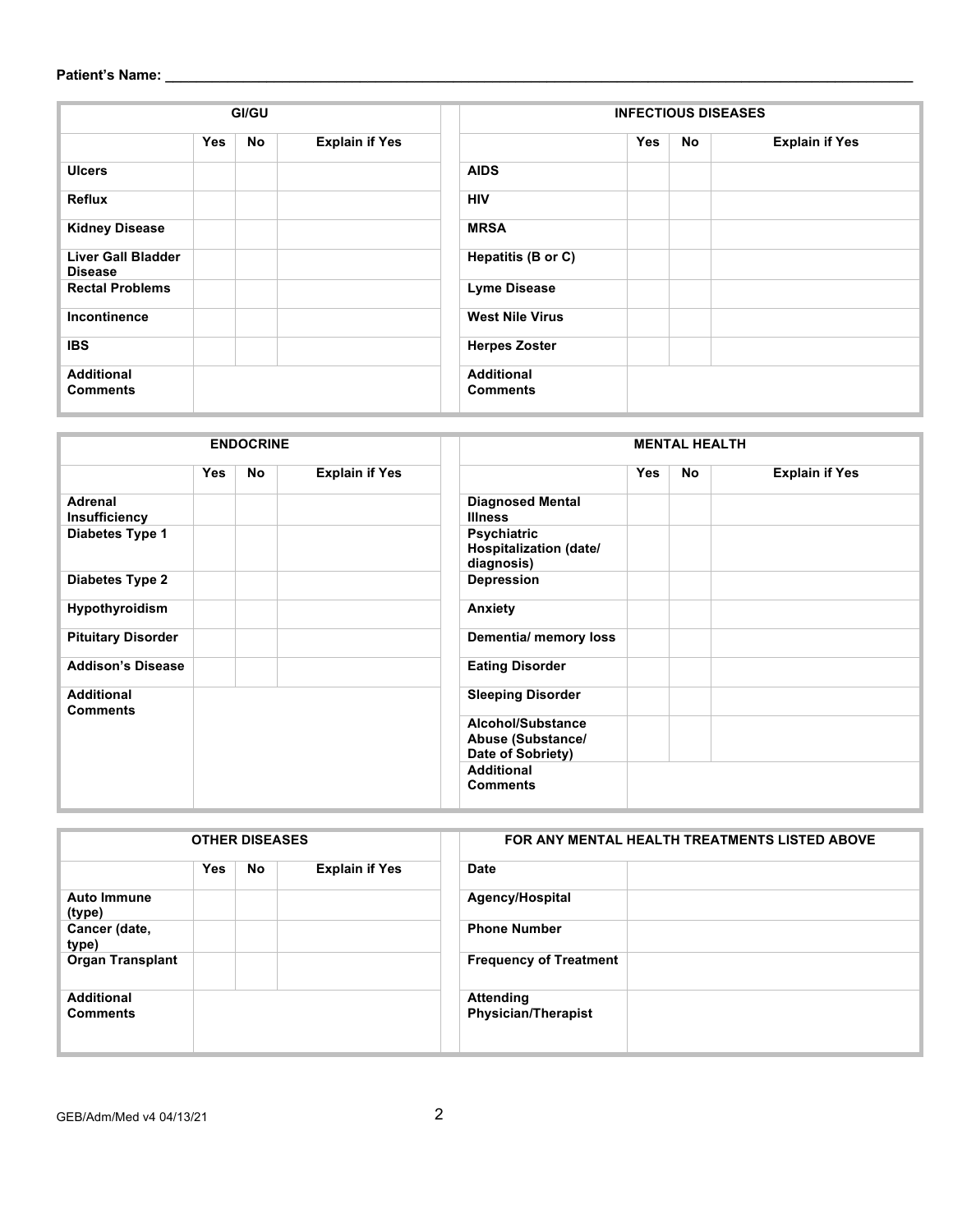| <b>Patient's Name Example 2018</b>                                                                                      |                      |  |  |  |  |  |  |
|-------------------------------------------------------------------------------------------------------------------------|----------------------|--|--|--|--|--|--|
|                                                                                                                         | <b>PHYSICAL EXAM</b> |  |  |  |  |  |  |
|                                                                                                                         |                      |  |  |  |  |  |  |
|                                                                                                                         |                      |  |  |  |  |  |  |
| HEARING □ Normal or □ Abnormal: _____________________HEARING AIDS □ Yes or □ No / □ Left or □ Right: __________         |                      |  |  |  |  |  |  |
|                                                                                                                         |                      |  |  |  |  |  |  |
|                                                                                                                         |                      |  |  |  |  |  |  |
| PPD TESTING IS REQUIRED FOR ALL STUDENTS WHO PLAN TO TRAIN ON CAMPUS                                                    |                      |  |  |  |  |  |  |
|                                                                                                                         |                      |  |  |  |  |  |  |
|                                                                                                                         |                      |  |  |  |  |  |  |
|                                                                                                                         |                      |  |  |  |  |  |  |
| EKG TESTING IS REQUIRED FOR ALL STUDENTS 65 YEARS OLD AND OLDER OR IF CARDIAC DISEASE IS NOTED                          |                      |  |  |  |  |  |  |
|                                                                                                                         |                      |  |  |  |  |  |  |
|                                                                                                                         |                      |  |  |  |  |  |  |
|                                                                                                                         |                      |  |  |  |  |  |  |
|                                                                                                                         |                      |  |  |  |  |  |  |
| PLEASE LIST ANY INJURY OR ILLNESS REQUIRING A HOSPITAL STAY IN THE PAST 5 YEARS.<br>Indicate dates/diagnosis/treatments |                      |  |  |  |  |  |  |
|                                                                                                                         |                      |  |  |  |  |  |  |
|                                                                                                                         |                      |  |  |  |  |  |  |
| PLEASE LIST OR ATTACH CURRENT MEDICATIONS                                                                               |                      |  |  |  |  |  |  |

| <b>Name of medication</b> | <b>Dosage</b> | Route | <b>Frequency</b> |
|---------------------------|---------------|-------|------------------|
|                           |               |       |                  |
|                           |               |       |                  |
|                           |               |       |                  |
|                           |               |       |                  |
|                           |               |       |                  |
|                           |               |       |                  |
|                           |               |       |                  |
|                           |               |       |                  |

\_\_\_\_\_\_\_\_\_\_\_\_\_\_\_\_\_\_\_\_\_\_\_\_\_\_\_\_\_\_\_\_\_\_\_\_\_\_\_\_\_\_\_\_\_\_\_\_\_\_\_\_\_\_\_\_\_\_\_\_\_\_\_\_\_\_\_\_\_\_\_\_\_\_\_\_\_\_\_\_\_\_\_\_\_\_\_\_\_\_\_\_\_\_\_\_\_\_\_\_\_\_\_\_\_\_\_

## **FOOD ALLERGY:** \_\_\_\_\_\_\_\_\_\_\_\_\_\_\_\_\_\_\_\_\_\_\_\_\_\_\_\_\_\_\_\_\_\_\_\_\_\_\_\_\_\_\_\_\_\_\_\_\_\_\_\_\_\_\_\_\_\_\_\_\_\_\_\_\_\_\_\_\_\_\_\_\_\_\_\_\_\_\_\_\_\_\_\_\_\_\_\_\_\_\_

# **RECOMMENDED DIET**: \_\_\_\_\_\_\_\_\_\_\_\_\_\_\_\_\_\_\_\_\_\_\_\_\_\_\_\_\_\_\_\_\_\_\_\_\_\_\_\_\_\_\_\_\_\_\_\_\_\_\_\_\_\_\_\_\_\_\_\_\_\_\_\_\_\_\_\_\_\_\_\_\_\_\_\_\_\_\_\_\_\_\_\_\_\_

Medical History/Narrative: \_\_\_\_\_\_\_\_\_\_\_\_\_\_\_\_\_\_\_\_\_\_\_\_\_\_\_\_\_\_\_\_\_\_\_\_\_\_\_\_\_\_\_\_\_\_\_\_\_\_\_\_\_\_\_\_\_\_\_\_\_\_\_\_\_\_\_\_\_\_\_\_\_\_\_\_\_\_\_\_\_\_\_\_\_

GEB/Adm/Med v4 04/13/21 3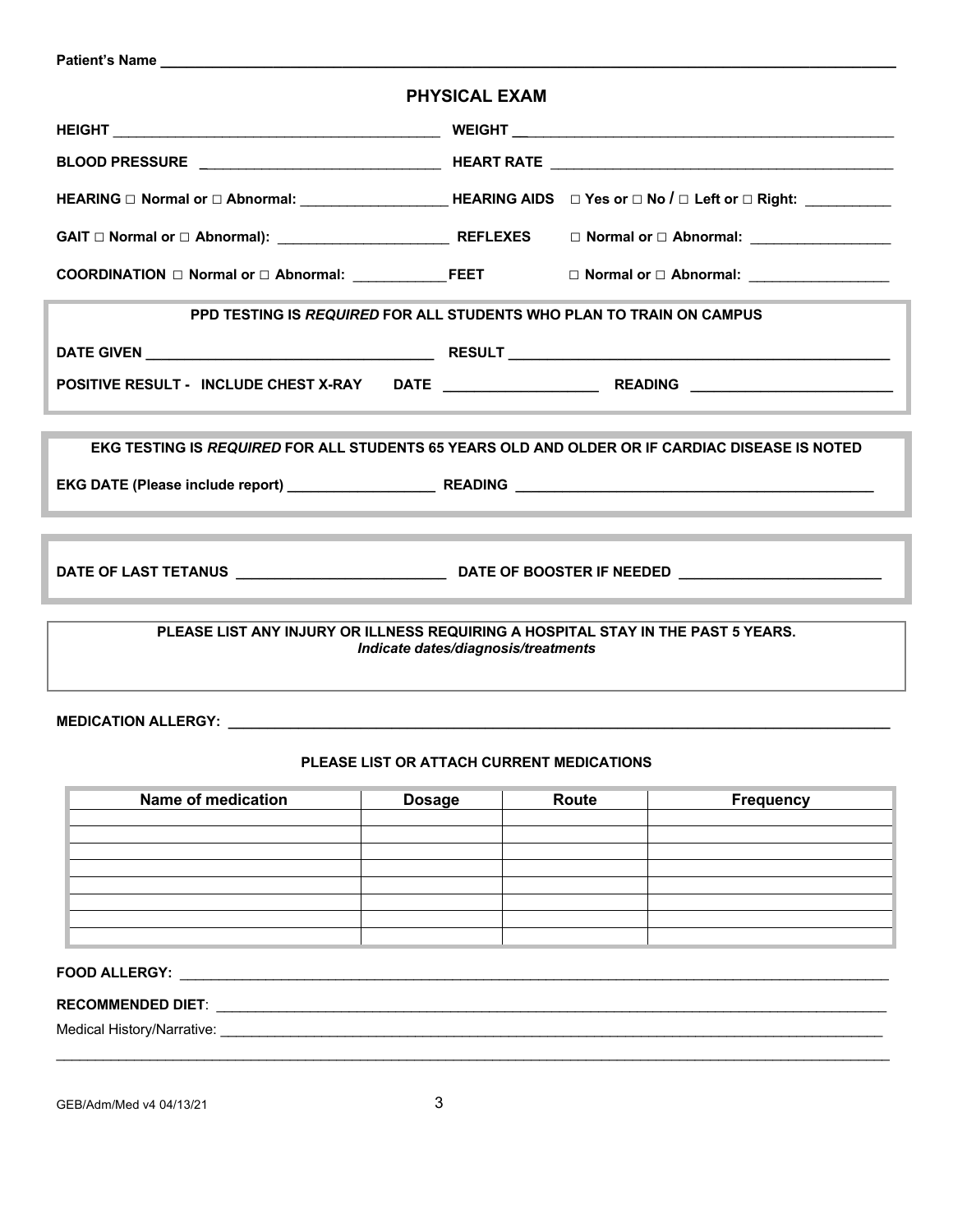| <b>FOR DIABETIC PATIENTS</b>                                                                       |                                                                 |                        |  |  |  |  |  |
|----------------------------------------------------------------------------------------------------|-----------------------------------------------------------------|------------------------|--|--|--|--|--|
| DOES THIS PATIENT CONSISTENTLY COMPLY WITH:                                                        |                                                                 | <b>DIABETIC STATUS</b> |  |  |  |  |  |
| $\Box$<br><b>BLOOD SUGAR TESTING</b><br>$\Box$ DIETARY RESTRICTIONS                                | INSULIN ADMINISTRATION<br>$\Box$<br>ROUTINE FOOT CARE<br>$\Box$ | $\Box$ STABLE          |  |  |  |  |  |
| <b>IS THIS PATIENT ABLE TO:</b>                                                                    |                                                                 | $\Box$ BRITTLE         |  |  |  |  |  |
| $\Box$<br>TEST BLOOD SUGAR INDEPENDENTLY<br>□ ADJUST INSULIN INDEPENDENTLY (PER YOUR INSTRUCTIONS) |                                                                 |                        |  |  |  |  |  |
| A1C BLOOD LEVEL (DATE):<br>(Required)                                                              |                                                                 |                        |  |  |  |  |  |
| <b>SCHEDULE OF BLOOD SUGAR TESTING:</b>                                                            |                                                                 |                        |  |  |  |  |  |
| <b>DIABETES MEDICATIONS:</b>                                                                       |                                                                 |                        |  |  |  |  |  |

| Name of medication | <b>Dosage</b> | Route | <b>Frequency</b> |  |  |
|--------------------|---------------|-------|------------------|--|--|
|                    |               |       |                  |  |  |
|                    |               |       |                  |  |  |
|                    |               |       |                  |  |  |
|                    |               |       |                  |  |  |
|                    |               |       |                  |  |  |

#### **INSULIN TYPE AND SCHEDULE:**

Patient's Name: \_\_

|            | <b>Name of Medication</b> | <b>Dosage</b> | Route |
|------------|---------------------------|---------------|-------|
| AM         |                           |               |       |
| NOON<br>PM |                           |               |       |
|            |                           |               |       |
| HS         |                           |               |       |

**SLIDING SCALE COVERAGE**

**INSULIN PUMP TYPE AND BASAL RATE:** \_\_\_\_\_\_\_\_\_\_\_\_\_\_\_\_\_\_\_\_\_\_\_\_\_\_\_\_\_\_\_\_\_\_\_\_\_\_\_\_\_\_\_\_\_\_\_\_\_\_\_\_\_\_\_\_\_\_\_\_\_\_\_\_\_\_\_\_\_

**UNITS PER CARBOHYDRATE:** \_\_\_\_\_\_\_\_\_\_\_\_\_\_\_\_\_\_\_\_\_\_\_\_\_\_\_\_\_\_\_\_\_\_\_\_\_\_\_\_\_\_\_\_\_\_\_\_\_\_\_\_\_\_\_\_\_\_\_\_\_\_\_\_\_\_\_\_\_\_\_\_\_\_\_\_\_\_

FREQUENCY OF HYPOGLYCEMIC OR HYPERGLYCEMIC REACTIONS: **\_\_\_\_\_\_\_\_\_\_\_\_\_\_\_\_\_\_\_\_\_\_\_\_\_** 

**HOSPITALIZATIONS OR EMERGENCY VISITS DUE TO UNSTABLE BLOOD SUGAR LEVELS** *(please indicate dates)***:** 

 $\mathcal{L}_\mathcal{L} = \{ \mathcal{L}_\mathcal{L} = \{ \mathcal{L}_\mathcal{L} = \{ \mathcal{L}_\mathcal{L} = \{ \mathcal{L}_\mathcal{L} = \{ \mathcal{L}_\mathcal{L} = \{ \mathcal{L}_\mathcal{L} = \{ \mathcal{L}_\mathcal{L} = \{ \mathcal{L}_\mathcal{L} = \{ \mathcal{L}_\mathcal{L} = \{ \mathcal{L}_\mathcal{L} = \{ \mathcal{L}_\mathcal{L} = \{ \mathcal{L}_\mathcal{L} = \{ \mathcal{L}_\mathcal{L} = \{ \mathcal{L}_\mathcal{$ 

\_\_\_\_\_\_\_\_\_\_\_\_\_\_\_\_\_\_\_\_\_\_\_\_\_\_\_\_\_\_\_\_\_\_\_\_\_\_\_\_\_\_\_\_\_\_\_\_\_\_\_\_\_\_\_\_\_\_\_\_\_\_\_\_\_\_\_\_\_\_\_\_\_\_\_\_\_\_\_\_\_\_\_\_\_\_\_\_\_\_\_\_\_\_\_\_\_\_\_\_\_\_\_\_\_\_\_  $\mathcal{L}_\mathcal{L} = \{ \mathcal{L}_\mathcal{L} = \{ \mathcal{L}_\mathcal{L} = \{ \mathcal{L}_\mathcal{L} = \{ \mathcal{L}_\mathcal{L} = \{ \mathcal{L}_\mathcal{L} = \{ \mathcal{L}_\mathcal{L} = \{ \mathcal{L}_\mathcal{L} = \{ \mathcal{L}_\mathcal{L} = \{ \mathcal{L}_\mathcal{L} = \{ \mathcal{L}_\mathcal{L} = \{ \mathcal{L}_\mathcal{L} = \{ \mathcal{L}_\mathcal{L} = \{ \mathcal{L}_\mathcal{L} = \{ \mathcal{L}_\mathcal{$  $\mathcal{L}_\mathcal{L} = \{ \mathcal{L}_\mathcal{L} = \{ \mathcal{L}_\mathcal{L} = \{ \mathcal{L}_\mathcal{L} = \{ \mathcal{L}_\mathcal{L} = \{ \mathcal{L}_\mathcal{L} = \{ \mathcal{L}_\mathcal{L} = \{ \mathcal{L}_\mathcal{L} = \{ \mathcal{L}_\mathcal{L} = \{ \mathcal{L}_\mathcal{L} = \{ \mathcal{L}_\mathcal{L} = \{ \mathcal{L}_\mathcal{L} = \{ \mathcal{L}_\mathcal{L} = \{ \mathcal{L}_\mathcal{L} = \{ \mathcal{L}_\mathcal{$ 

#### **PLEASE INDICATE SECONDARY COMPLICATIONS AND DEGREE OF SEVERITY:**

GEB/Adm/Med v4 04/13/21 4